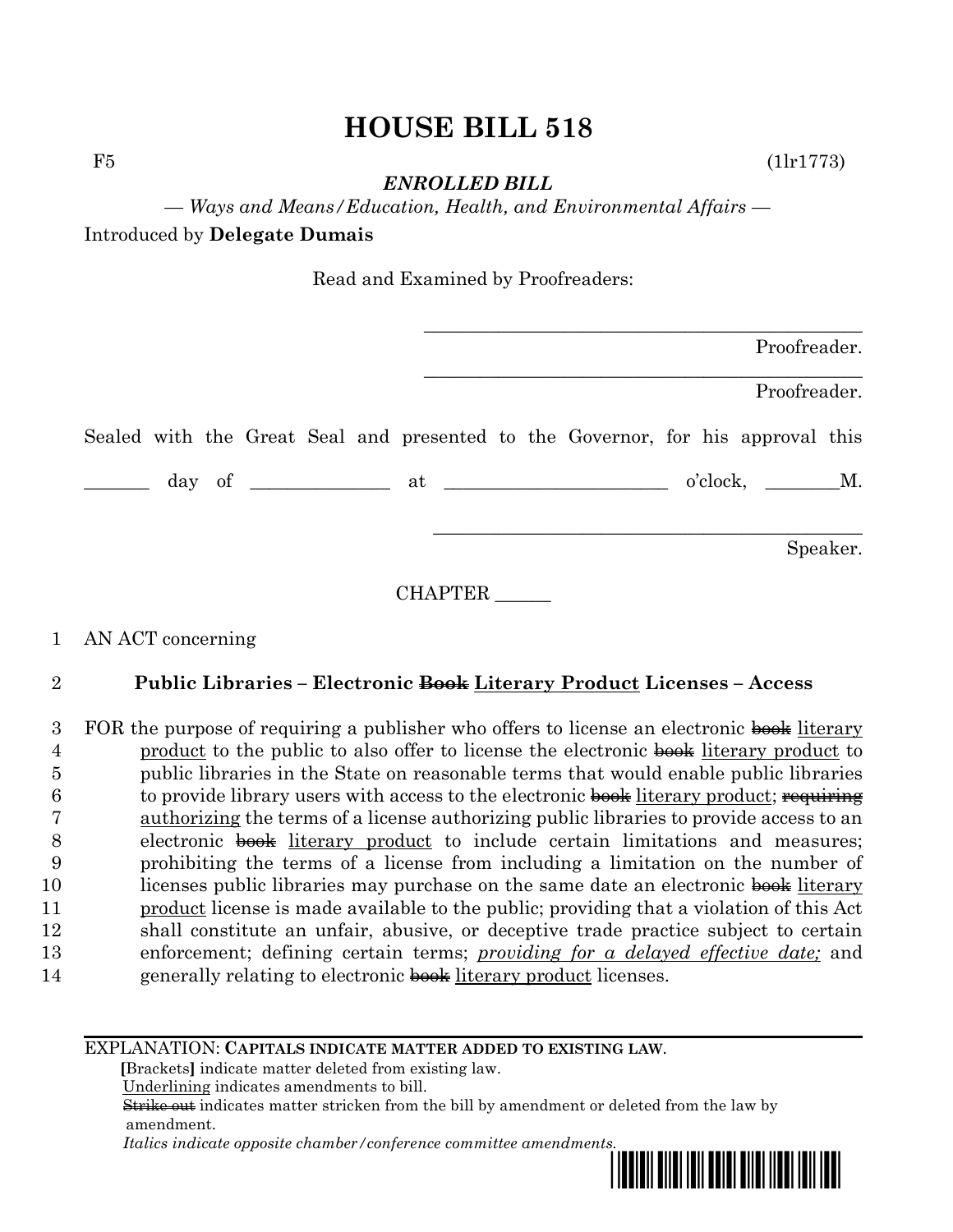BY adding to Article – Education 3 Section 23–701 and 23–702 to be under the new subtitle "Subtitle 7. Electronic Book Literary Product Licenses" Annotated Code of Maryland (2018 Replacement Volume and 2020 Supplement) SECTION 1. BE IT ENACTED BY THE GENERAL ASSEMBLY OF MARYLAND, That the Laws of Maryland read as follows: **Article – Education SUBTITLE 7. ELECTRONIC BOOK LITERARY PRODUCT LICENSES. 23–701. (A) IN THIS SUBTITLE THE FOLLOWING TERMS HAVE THE MEANINGS INDICATED. (B) "ELECTRONIC BOOK LITERARY PRODUCT" MEANS A: (1) A TEXT DOCUMENT THAT HAS BEEN CONVERTED INTO OR PUBLISHED IN A DIGITAL FORMAT THAT IS READ ON A COMPUTER, TABLET, SMART PHONE, OR OTHER ELECTRONIC DEVICE; OR (2) AN AUDIO RECORDING OF A TEXT DOCUMENT, READ OUT LOUD IN A FORMAT THAT IS LISTENED TO ON A COMPUTER, TABLET, SMART PHONE, OR OTHER ELECTRONIC DEVICE. (C) "PUBLISHER" MEANS A PERSON IN THE BUSINESS OF MANUFACTURING, PROMULGATING, AND SELLING BOOKS, AUDIO BOOKS, JOURNALS, MAGAZINES, NEWSPAPERS, OR OTHER LITERARY PRODUCTIONS, INCLUDING THOSE IN DIGITAL FORM, THAT CONSIST OF TEXT, IMAGERY, OR BOTH AUDIO RECORDINGS, OR ANY COMBINATION OF TEXT, IMAGE, AND AUDIO RECORDING. (D) "UNFAIR, ABUSIVE, OR DECEPTIVE TRADE PRACTICES" HAS THE MEANING STATED IN § 13–301 OF THE COMMERCIAL LAW ARTICLE. 23–702. (A) SUBJECT TO SUBSECTIONS (B) AND (C) OF THIS SECTION, A PUBLISHER** 

**HOUSE BILL 518**

 **WHO OFFERS TO LICENSE AN ELECTRONIC BOOK LITERARY PRODUCT TO THE PUBLIC ALSO SHALL OFFER TO LICENSE THE ELECTRONIC BOOK LITERARY PRODUCT TO PUBLIC LIBRARIES IN THE STATE ON REASONABLE TERMS THAT**